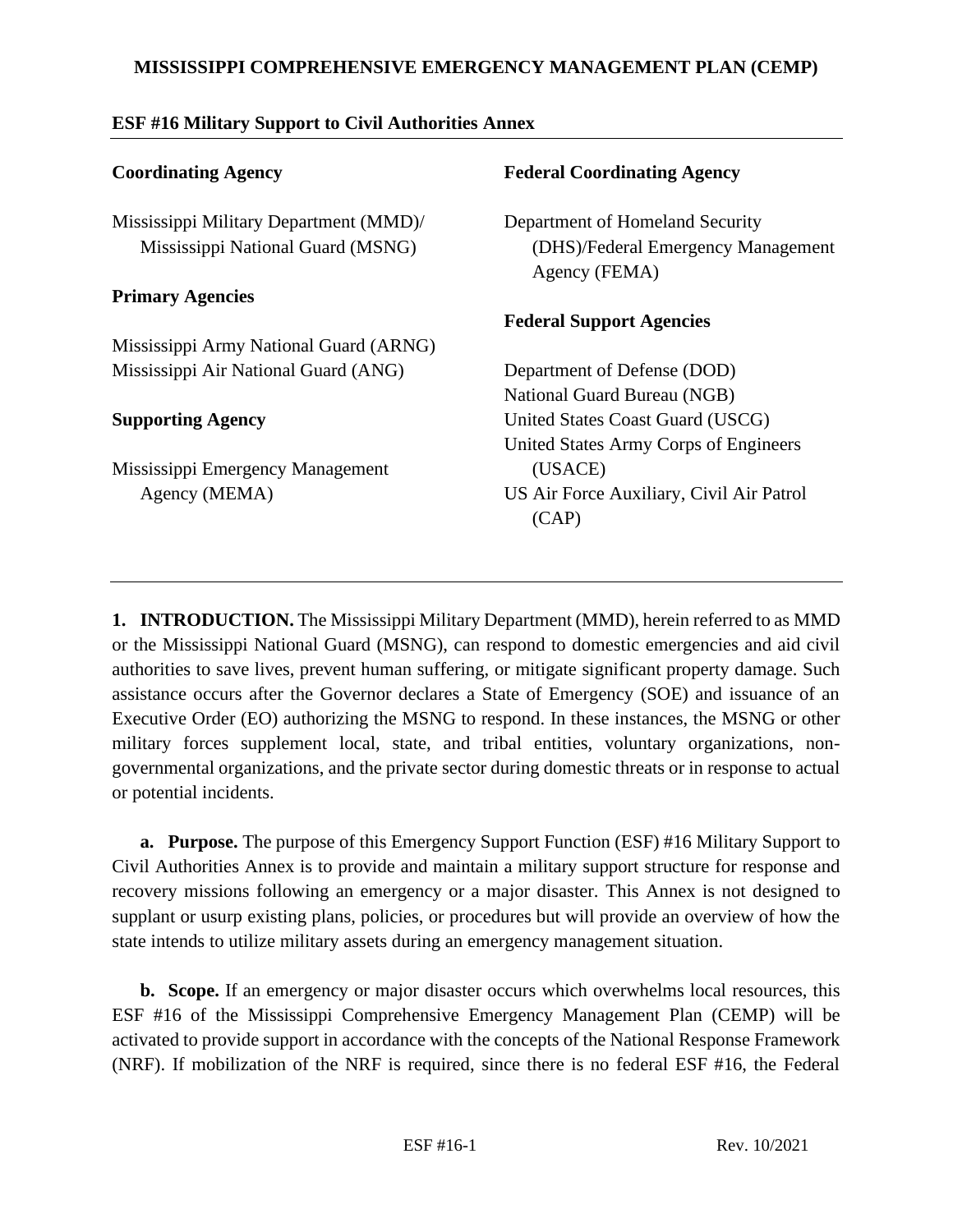Emergency Management Agency (FEMA) is the primary agency in coordination with the Department of Defense (DOD).

# **2. POLICIES.**

**a.** An SOE and EO are required to activate the MSNG.

**b.** The Mississippi Emergency Management Agency (MEMA), through the State Emergency Operations Center (SEOC), will maintain overall direction, control, and coordination of the response and recovery efforts through coordination with all participating agencies to include federal agencies tasked by FEMA.

**c.** The MSNG will appoint an Emergency Coordinating Officer (ECO) to work in conjunction with Mississippi Emergency Management Agency (MEMA), other state agencies, and federal agencies in an emergency military support to civil authorities capacity at the SEOC.

**d.** If state emergency military resources either have been exhausted or are expected to be exhausted before meeting the demand, the ECO for ESF #16 will recommend that assistance be requested from other states through the Emergency Management Assistance Compact (EMAC) or from FEMA.

**e.** The MSNG ECO will coordinate from the SEOC or virtually, incident-dependent. However, a catastrophic event may require establishing an additional forward coordination element at another facility near the impacted area.

**f.** To ensure the orderly flow of resources, the MSNG will coordinate all transportation movements with ESF #1 or ESF #5.

# **3. CONCEPT OF OPERATIONS.**

#### **a. Assumptions.**

**(1)** Existing state and military telecommunications infrastructure will provide the primary means for incident communications.

**(2)** Primary agencies (including MEMA) and support agencies will perform tasks under their authority, as applicable, in addition to missions received under the authority of MEMA.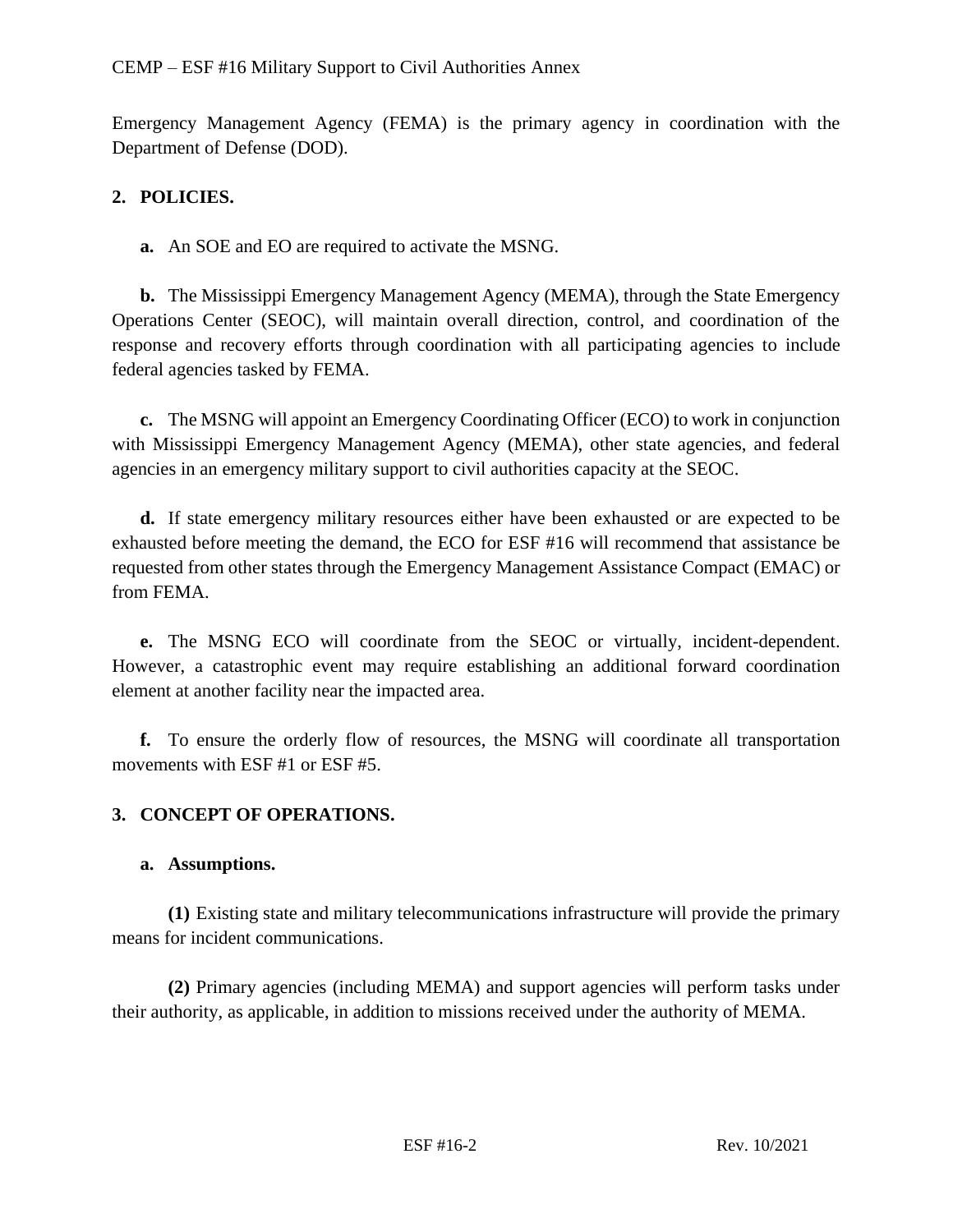#### CEMP – ESF #16 Military Support to Civil Authorities Annex

**(3)** Most emergencies and disasters involve damage to property to some extent. Roads, bridges, public utility systems, public and private buildings, homes, and other facilities will have to be inspected, either cleared for use, reinforced, quarantined, or demolished to ensure safety.

**(4)** Before requesting EMAC or federal assets, all available local, private, semi-private, and state resources will be deployed through SMAC to the maximum extent possible.

**(5)** State or federal assistance may be required to identify and deploy resources from outside the affected area to ensure a timely, efficient, and effective response and recovery.

**(6)** Numerous volunteering entities, both governmental and non-governmental, may mobilize personnel, supplies, and equipment to affected areas with neither coordination nor communication with the SEOC or deployed elements.

#### **b. General.**

**(1)** The Executive Director of the MEMA and the MSNG Adjutant General (TAG) will evaluate the overall magnitude of each incident. If all other available resources are insufficient, the recommendation to activate the MSNG is presented to the Governor for execution.

**(2)** Once State Active Duty (SAD) is authorized, MEMA will submit mission assignments for military support directly to the MSNG Director of Military Support (DOMS) for execution.

**(3)** The TAG has the authority to coordinate additional support from other states by manner of EMAC agreements that will be routed through MEMA to the emergency management agency of the supporting state.

**(4)** MEMA will keep all responsible agencies informed of impending conditions (incident developments, weather, hazardous materials, or other events) that would cause them to assume a readiness posture for activating the SEOC for possible deployment to a forward area of operation or other activity.

**(5)** When ESF #16 is activated, ESF #5 and other appropriate support ESFs will be activated to support the event. ESF #16 will continually assess and develop action plans for ESF #5 to ensure all supporting agencies function appropriately and in a coordinated manner.

**(6)** Through their county Emergency Operations Centers (EOCs), local officials should be encouraged to be self-sufficient during the first 2–3 days of a disaster.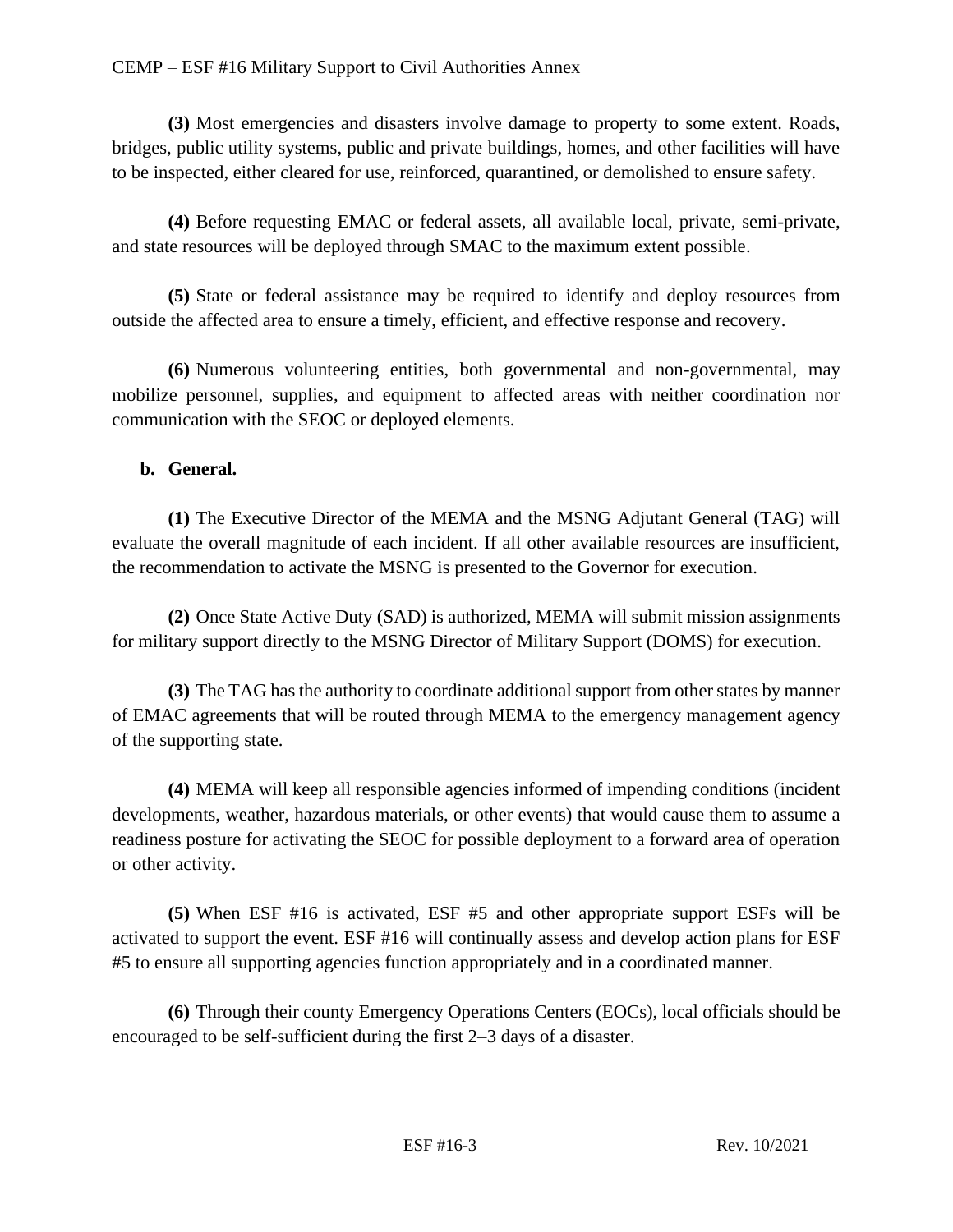**(7)** Local officials and managers should channel their requests for assistance where possible through county EOCs.

**(8)** Local officials must conduct an initial damage assessment to determine the severity and magnitude of property damage in quantity, community impact, and dollar amount. These results will be reported to the SEOC, where appropriate response actions will be initiated. Where possible, such communication should be routed through the jurisdiction's county EOC.

**(9)** Working in coordination with the SEOC and SWP, the JIC will release special weather statements and warnings provided by the National Weather Service (NWS) to emergency workers and the general population. These releases will be made through the normal ESF #15 release networks, SWP AtHoc mass notifications, and additionally provided to emergency work sites, staging areas, and other incident support sites as needed.

# **c. Sheltering at MSNG Armories.**

**(1)** For armories to be used as shelters, local shelter resources must be either expended, damaged beyond safe occupancy, threatened by floodwaters, or otherwise determined not suitable for use. MSNG armories are the absolute least favorable facilities for use as shelters and should only be used if necessary.

**(2)** Local authorities will have to submit a request for an armory to MEMA for coordination with the American Red Cross (ARC) and the Mississippi Department of Human Services (MDHS).

**(3)** If MDHS and ARC support using an armory, MEMA will forward the request to ESF #16. Upon approval from the MSNG, the armory can then be used as a shelter.

# **4. ORGANIZATION.**

**a. State Emergency Operations Center.** In an incident or a major declared state emergency, the MSNG ECO or the MSNG emergency coordination staff will support the SEOC virtually or take up positions at the SEOC, situationally dependent. A current list of agency emergency notifications is maintained at this facility. ESF #16 is part of the SEOC Operations Section, Emergency Services Branch.

**(1)** MSNG elements assist with the development, manning, and operability of the SEOC Aviation Branch, as required.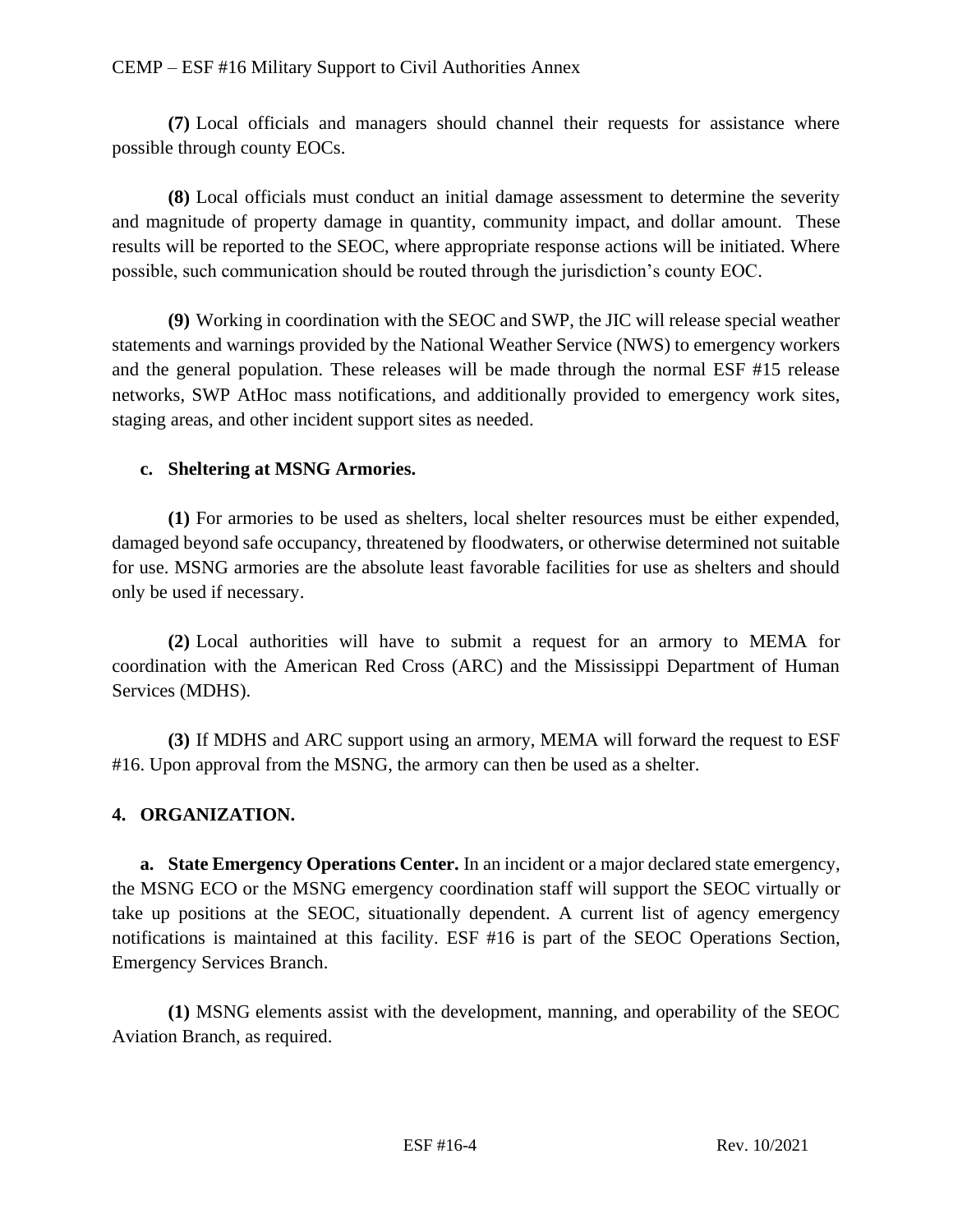**(2)** Command and Control (C2) of MSNG units remains with the TAG and within their military channels.

**(3)** Local MSNG units may be required to directly support local officials with operational response consistent with current mission assignments.

**b. SEOC Emergency Point of Contact.** The MEMA State Warning Point (SWP) within the SEOC operates 24/7/365. The SWP is manned by Emergency Telecommunicators and an Operations Section Watch Officer. Emergency contact info is as follows:

# **(1) SWP Emergency Telecommunicator(s):**

- **(a) Phone:** (601) 933-6876, 6877, 6878 or (800) 222-6362
- **(b) E-mail:** [commo1@mema.ms.gov,](mailto:commo1@mema.ms.gov) [commo2@mema.ms.gov,](mailto:commo2@mema.ms.gov) or [commo3@mema.ms.gov](mailto:commo3@mema.ms.gov)

# **(2) Operations Section Watch Officer:**

- **(a) Phone:** (601) 933-6671 or (800) 222-6362
- **(b) E-mail:** [watchdesk@mema.ms.gov](mailto:watchdesk@mema.ms.gov)
- **c. SEOC ICS Sections.** The SEOC maintains the standard four ICS sections:

**(1) Operations Section.** The Operations Section establishes strategy (approach methodology, etc.) and specific tactics/actions to accomplish the goals and objectives set by Command. Operations coordinates and executes strategy and tactics to achieve response objectives.

**(2) Planning Section.** The Planning Section coordinates support activities for incident planning and contingency, long-range, and demobilization planning. Planning supports Command and Operations in processing incident information and coordinates information activities across the response system.

**(3) Logistics Section.** The Logistics Section **s**upports Command and Operations in their use of personnel, supplies, and equipment. Performs technical activities required to maintain the function of operational facilities and processes.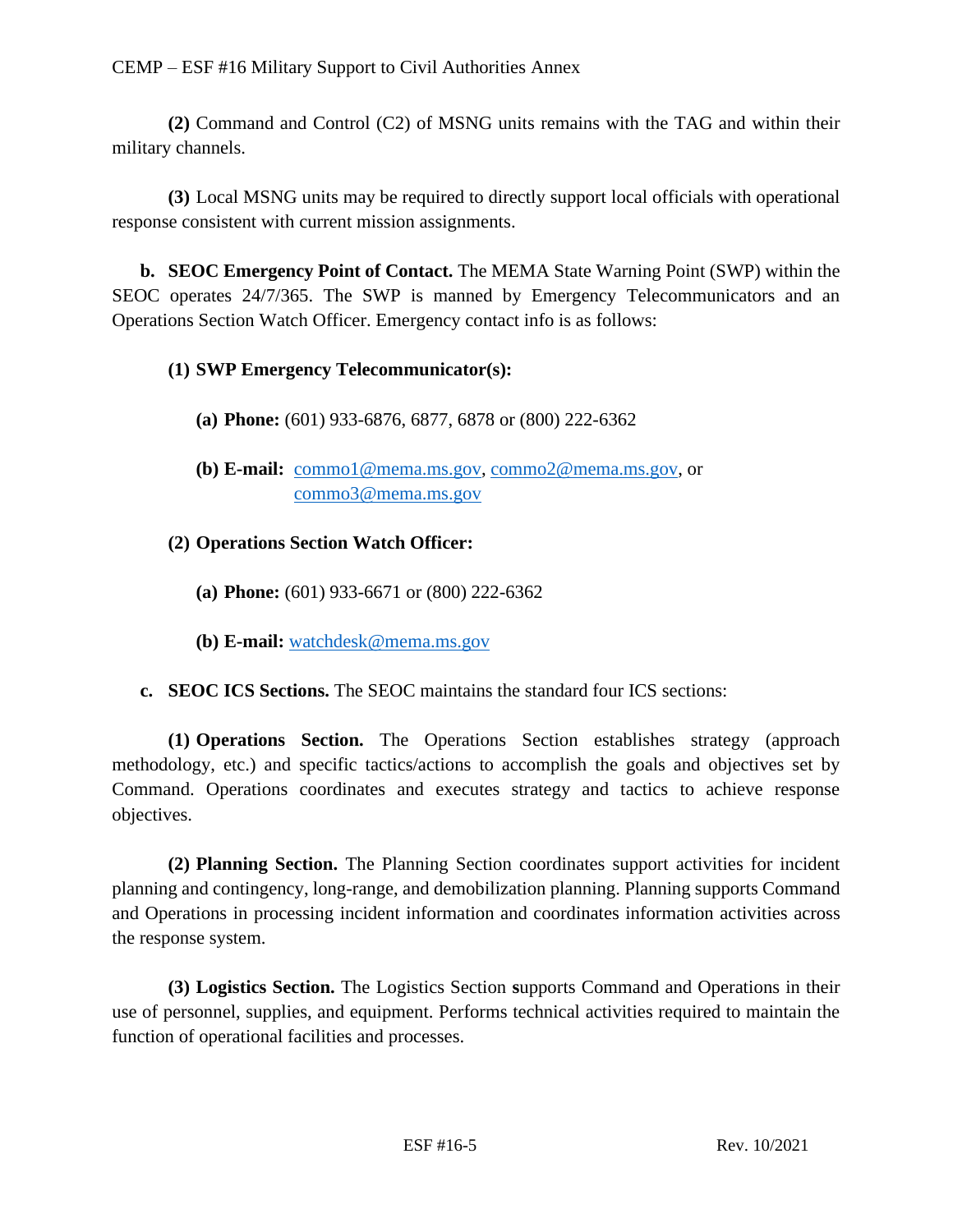**(4) Finance and Administration Section.** The Finance and Administration Section **s**upports Command and Operations with administrative issues and tracks and processes incident expenses. This includes such issues as licensure requirements, regulatory compliance, and financial accounting.

See the SEOC Operations Section Chief (OSC) or a SEOC Branch Director for a roster of assigned Section Chiefs.

**d. SEOC Emergency Services Branch.** The SEOC maintains three branches within the Operations Section, Infrastructure, Emergency Services, and Human Services, each led by a Branch Director. The Emergency Services Branch Director position is a full-time MEMA Emergency Management Specialist. The Branch Director coordinates the activities of ESF #4 (Firefighting), ESF #8 (Public Health and Medical Services), ESF #9 (Search and Rescue), ESF #10 (Oil and Hazardous Material Response), ESF #13 (Public Safety and Security), and ESF #16 and is the first line of support for assigned ECOs. The Emergency Services Branch Director monitors and oversees branch administrative and incident activities, WebEOC actions, SITRoom updates, branch adherence to timelines and requirements, supports ECOs with incident coordinations, and conducts SEOC staff briefings, as needed.

Emergency Services Branch Director desk contact information: Phone (601) 933-6754, e-mail: [emergencyservices@mema.ms.gov.](mailto:emergencyservices@mema.ms.gov)

**e. SEOC Situation Rooms.** MEMA developed the Homeland Security Information Network (HSIN) Situation Rooms (SITRooms) to provide stakeholders with a virtual EOC platform to utilize during normal operations or an incident. The SITRooms provide excellent situational awareness for both SEOC and non-SEOC participants. The SITRooms have individual pods with attendee lists, chat capability, current incident priorities and objectives, current operational schedule and meeting times (battle rhythm), downloadable documents and maps, useful links, and video capability.

The event SITRooms utilized by the SEOC for a given event will use one of the following URLs:

<https://share.dhs.gov/msema> (Daily SITRoom: Level IV Normal Operations)

<https://share.dhs.gov/mema-incident> (General Incident SITRoom)

<https://share.dhs.gov/mema-incident1> (Severe Weather/Flooding SITRoom)

<https://share.dhs.gov/mema-incident2> (Hurricane/Tropical Storm SITRoom)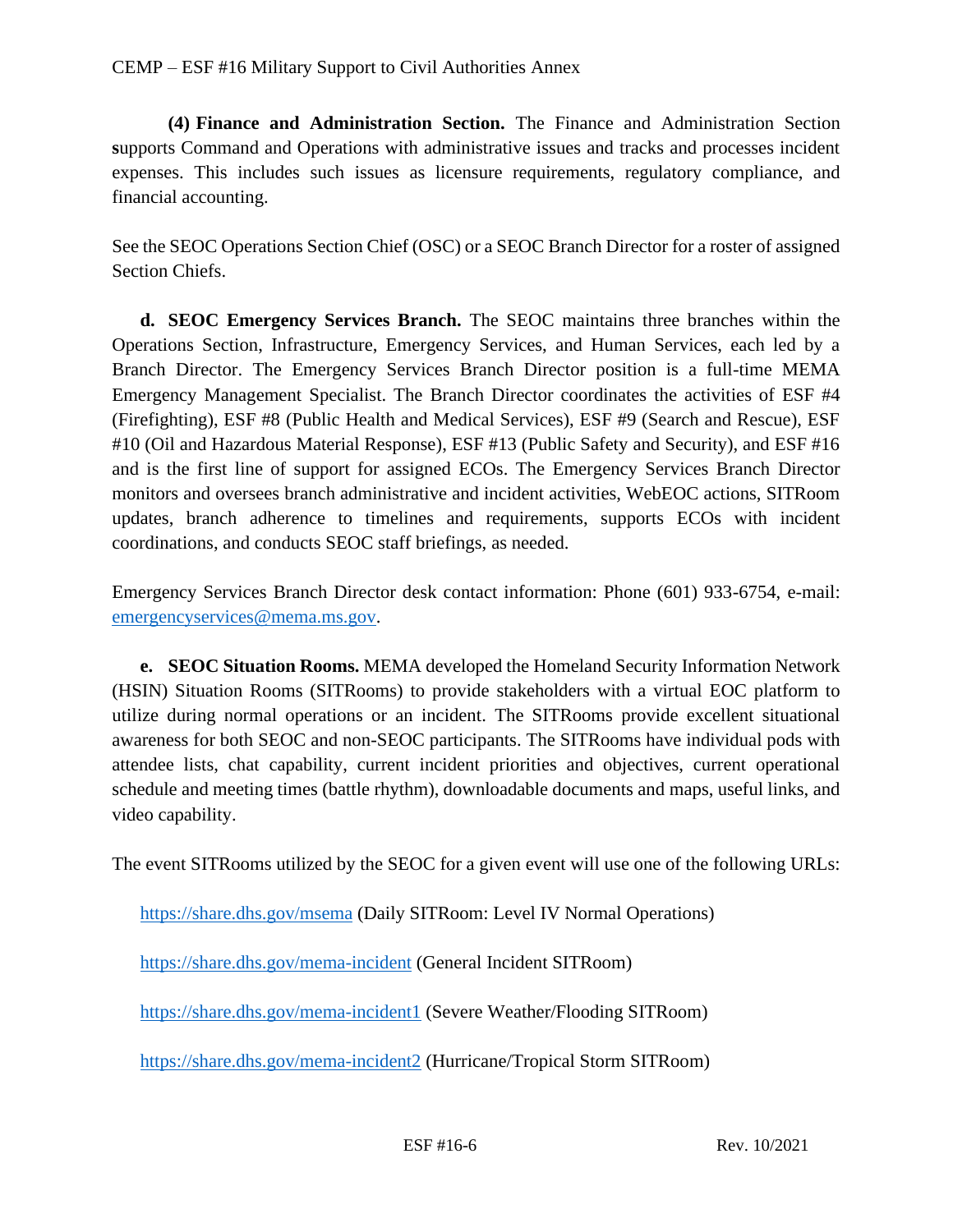### CEMP – ESF #16 Military Support to Civil Authorities Annex

<https://share.dhs.gov/mema-incident3> (Other Emergency/Earthquake SITRoom)

<https://share.dhs.gov/mema-uas> (Unmanned Aerial Systems [UAS] SITRoom)

<https://share.dhs.gov/mrp> (Radiological SITRoom)

<https://share.dhs.gov/jicroom> (JIC SITRoom)

<https://share.dhs.gov/ms-emac> (EMAC SITRoom)

<https://share.dhs.gov/msbeoc/> (MSBEOC SITRoom)

Many of the above-listed SITRoom may not be active during "blue-sky" or non-event periods. The active SITRooms will be published via mass notification before or during an event/incident.

**f. Administrative and Logistical Support.** All participating ESF #16 entities are expected to:

**(1)** Coordinate their support with the ESF #16 ECO.

**(2)** ESF #16 coordinator will coordinate efforts with the SEOC through the Emergency Services Branch Director.

**(3)** Locate, identify, and set up their operational work areas and maintain logistical support for them.

**(4)** The administration of military support will come through the normal administrative channels for military operations within the state.

**(5)** Supply and services for committed military forces will be obtained and coordinated through the MSNG Joint Operations Center (JOC), MSNG State Resources, and the MSNG G-4 (Logistics).

**(6)** Mutual assistance through EMAC may include using the States' National Guard forces, either in accordance with the National Guard Mutual Assistance Compact or by Public Law 104- 321.

**(7)** Maintain active accounts and have a working knowledge of WebEOC and the SEOC HSIN SITRooms.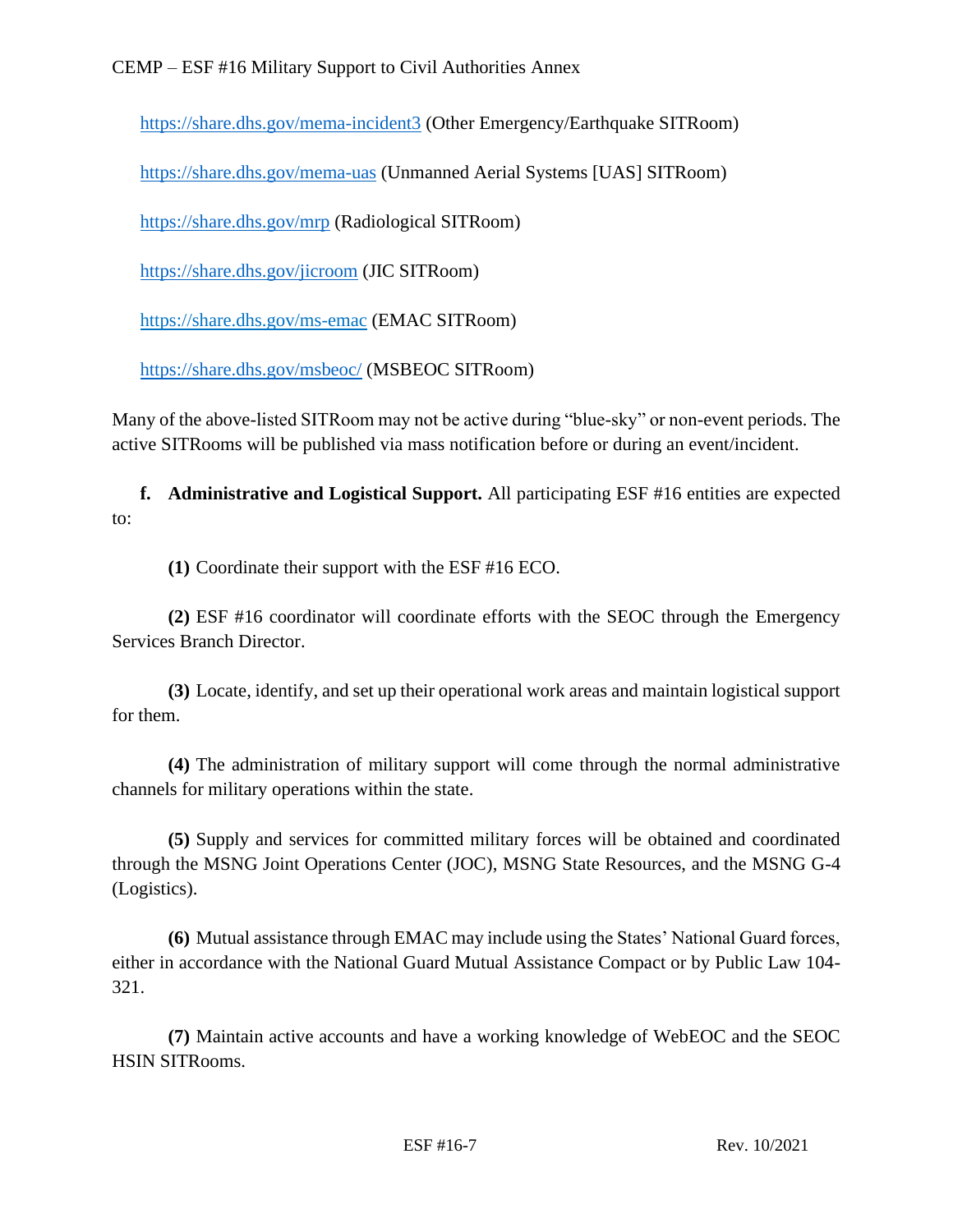**(8)** Attend and support briefings and other coordination meetings, whether at the SEOC, via telecommunications (HSIN SIT Room, ZOOM, or Microsoft Teams), or elsewhere.

**(9)** Maintain operational logs, messages, requests, and other appropriate documentation for future reference.

**(10)** Maintain maps, displays, status reports, and other information not included in the ESF #5 operations.

**(11)** Update the SEOC Emergency Services Branch Director on changes to the ESF #16 ECO and Liaison Officer (LNO) Roster.

# **5. RESPONSIBILITIES AND ACTIONS.**

**a. Coordinating Agency.** As the Coordinating Agency for ESF #16, the MSNG is responsible for, but not limited to, the following:

# **(1) Preparedness.**

**(a)** Develop Operations Plans (OPLANs) to provide ESF #16 support to the full spectrum of potential disasters facing Mississippi.

**(b)** Conduct regular training and exercises for Defense Support to Civil Authorities (DSCA) missions.

**(c)** Provide a list of MSNG Emergency Coordination staff that will carry out the Comprehensive Emergency Management Plan (CEMP) virtually or at the SEOC.

**(d)** In conjunction with MEMA and other support agencies, develop and maintain a Standard Operating Procedure (SOP) for this ESF #16 Military Support to Civil Authorities Annex.

**(e)** Maintain access to all SEOC personnel, systems, and documentation, including but not limited to the Emergency Services Branch Director, WebEOC, HSIN SITRooms, CEMP and associated Annexes and Appendices, the MEMA Response Framework, and all SEOC policies and procedures.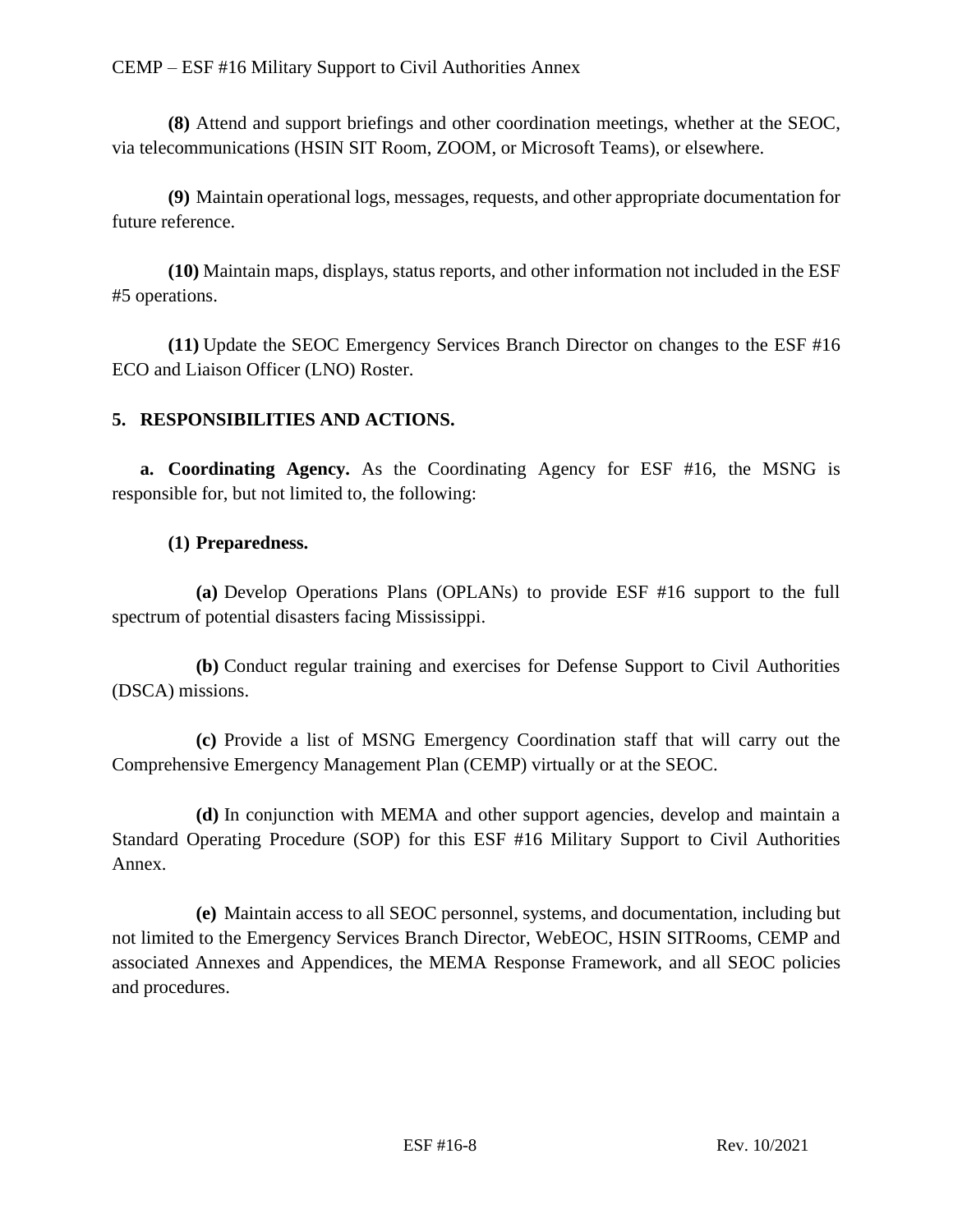**(f)** Ensure all entities with ESF #16 responsibility have SOPs in place to perform appropriate levels of mitigation, preparedness, response, and recovery related to the event. Agencies will have completed mitigation and preparedness activities before the initiating event.

**(g)** Ensure ESF #16 elements are familiar with and operate according to the Incident Command System (ICS).

**(h)** Train and exercise ESF #16 personnel.

**(i)** Designate an ECO, alternate ECO, Public Information Officer (PIO), and an ESF #16 liaison(s) to report to the SEOC, forward locations, or support virtually.

# **(2) Pre-Incident.**

**(a)** MSNG will develop and maintain alert and notification procedures for key military personnel supporting ESF #16. MEMA will assist MSNG in maintaining the alert and notification list for other agencies supporting ESF #16.

**(b)** Provide an ECO (and alternate if 24-hour coverage is necessary) and ESF #16 liaison(s) to the SEOC or forward locations.

**(c)** Notify support agency and partners on activation as needed and minimal staffing requirements.

**(d)** Conduct preliminary staff meeting with complete ESF #16 team assigned to establish strategies for approaching incident(s).

**(e)** Provide fixed facilities supporting the forward State Emergency Response Team (SERT) operations at the Mississippi Air National Guard Combat Readiness Training Center (CRTC) in Gulfport, MS, Camp Shelby Joint Forces Training Center (CSJFTC) MS, and Camp McCain, MS in accordance with established Memorandums of Agreement (MOA).

#### **(3) Incident.**

**(a)** Upon activation of ESF #16, ECO will communicate pertinent information to all ESF #16 members. Such information will be a complete orientation of the ESF #16 mission, purpose, and scope of work.

**(b)** Provide liaison, operational coordination, and reporting on the air, maritime, and surface assets.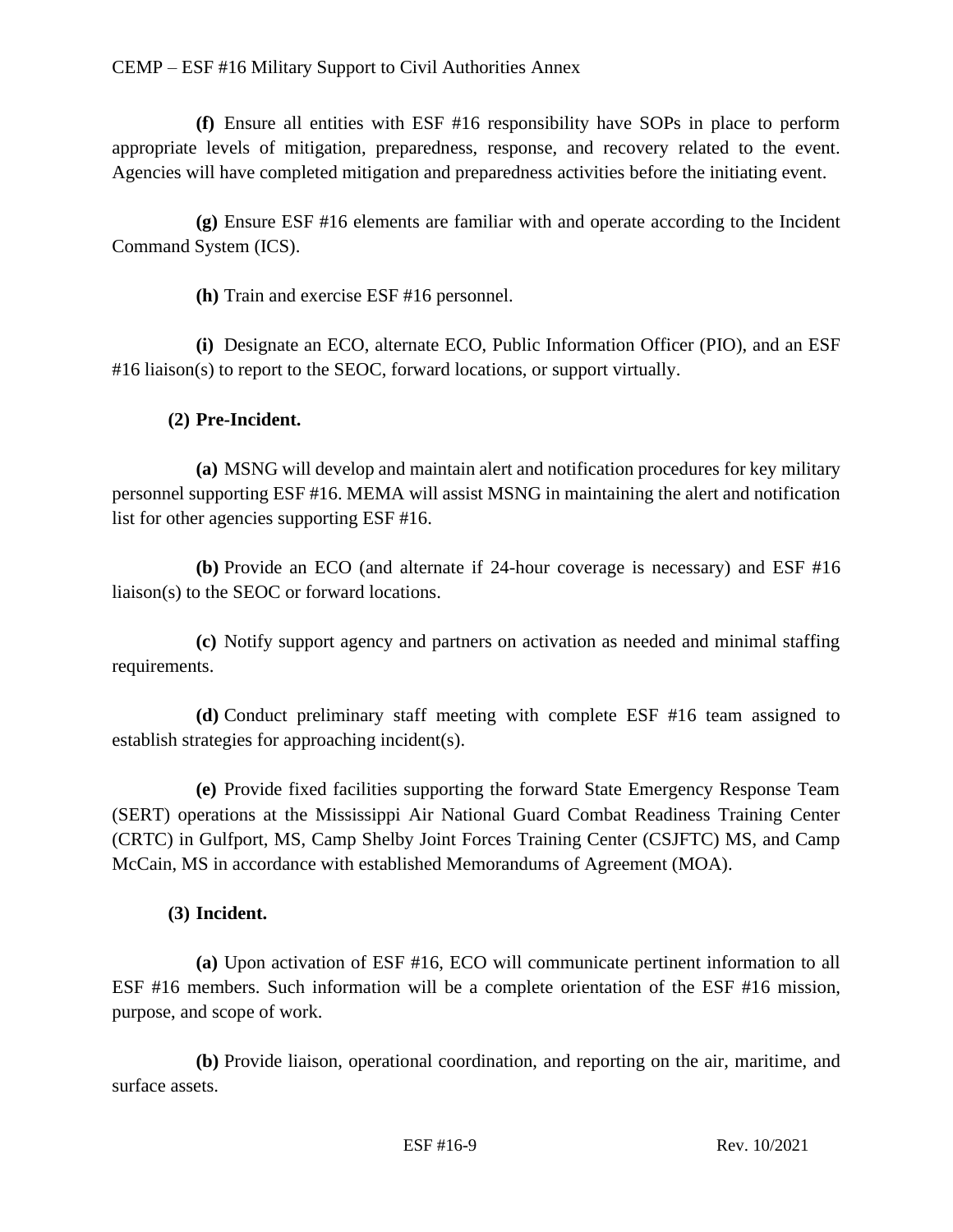**(c)** Provide information to the SEOC for dissemination to the public and private agencies as needed.

**(d)** Ensure adequate communications are established and maintained.

**(e)** Obtain an initial situation and damage assessment through established intelligence procedures.

**(f)** Provide military police to support law enforcement and security missions.

**(g)** Support damage assessment with personnel and equipment.

**(h)** Provide aerial support for transportation and planning/Incident Awareness and Assessment (IAA) missions.

**(i)** Assist with emergency communications.

**(j)** Support traffic control points (TCPs) and re-entry control points (RCPs).

**(k)** Provide personnel and equipment for Urban Search and Rescue (USAR).

**(l)** Staff and operate Points of Distribution (PODs).

**(m)**Conduct route clearance on key highways and roads to facilitate response and recovery operations.

**(n)** Provide Weapons of Mass Destruction (WMD) and HAZMAT advice and assistance if the situation dictates.

**(o)** Through MEMA, receive, confirm, evaluate, and prioritize requests for assistance from local governments.

**(p)** Allocate appropriate resources, prepare a mission assignment, and submit it to the MSNG to meet the needs determined with existing information.

**(q)** Coordinate the distribution of assets as needed.

**(r)** Maintain a complete log of actions taken, resource orders, records, and reports.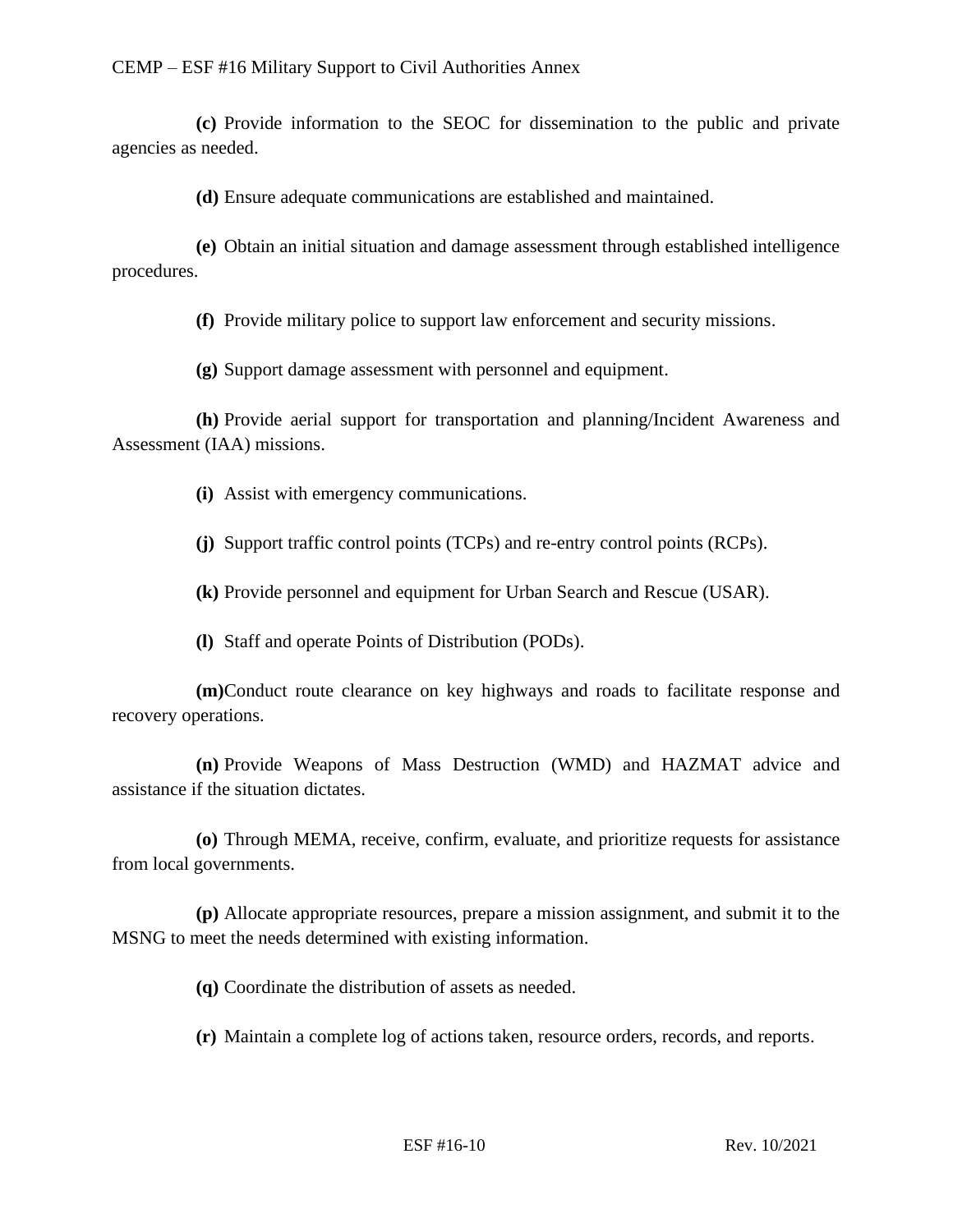#### CEMP – ESF #16 Military Support to Civil Authorities Annex

**(s)** Provide Situation Report (SITREP) and Incident Action Plan (IAP) input, via WebEOC and appropriate ICS Forms, according to the established operational timeline, eventspecific.

**(t)** Coordinate the efforts through an ECO/Liaison to the Emergency Service Branch Director and ESF #5.

**(u)** Assist in gathering and providing information to ESF #5 for establishing priorities.

**(v)** Assist in compiling and providing information to ESF #15/JIC for press releases.

**(w)**Participate in post-incident assessments of public works and infrastructure to help determine critical needs and potential workloads.

**(x)** ESF #16 may be asked by MEMA to provide personnel to the Joint Field Office (JFO) to work closely with their federal counterparts at the established JFO(s) and in the field.

#### **(4) Post-Incident.**

**(a)** Provide security presence, as required, to ensure unimpeded recovery operations.

**(b)** Prepare an After-Action Report/Improvement Plan (AAR/IP). The AAR/IP identifies key problems, indicates how they will be/were solved, and makes recommendations for improving ESF response operations.

**(c)** All ESF #16 entities assist in the preparation of the AAR/IP.

**(d)** Submit AAR/IP to [infrastructure@mema.ms.gov](mailto:infrastructure@mema.ms.gov) and [planning@mema.ms.gov.](mailto:planning@mema.ms.gov)

**(e)** Review and recommend revision to plans and procedures as determined necessary.

**(f)** Copy, catalog, and properly file all records and documents on the incident.

**(g)** Submit detailed mission reimbursement packets to obtain reimbursement from MEMA/FEMA.

**(h)** Compare ESF #3 staff records with MEMA network tasking and tracking system to assure accuracy.

**b. Supporting Agencies.** All ESF #16 supporting entities are expected to: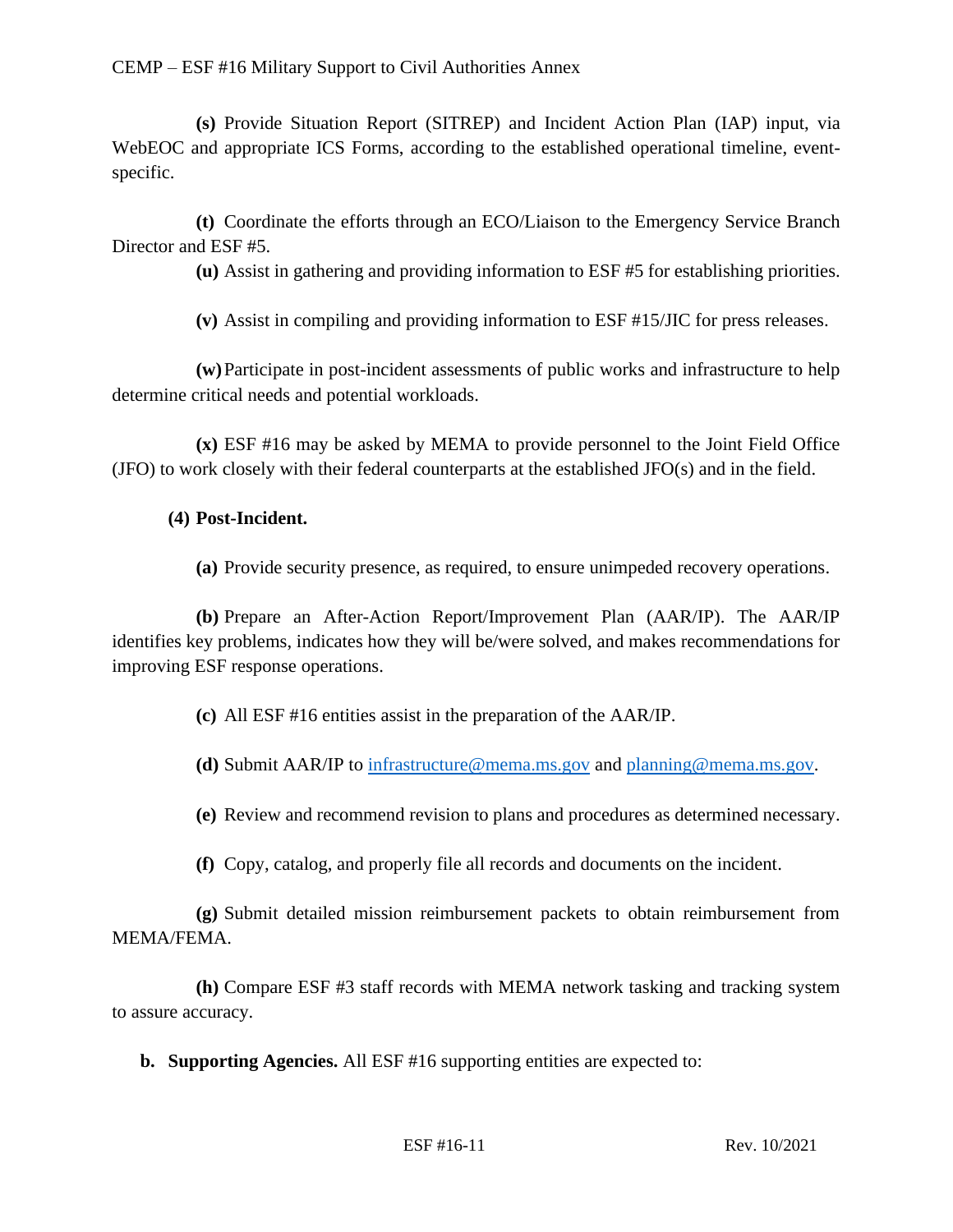**(1)** Coordinate their support with ESF #16.

**(2)** Maintain access to all SEOC personnel, systems, and documentation, including but not limited to the Infrastructure Branch Director, WebEOC, HSIN SITRooms, Crisis Track, the State of Mississippi CEMP and associated Annexes and Appendices, the MEMA Response Framework, and all SEOC policies and procedures.

**(3)** Ensure unit command, administrative, supervisory, and technical personnel remain aware of the agency's role with MEMA and ESF #16.

**(4)** Locate, identify, and set up their operational work areas and maintain logistical support for them.

**(5)** Attend and support briefings and other coordination meetings, whether virtually, at the SEOC, or elsewhere.

**(6)** Participate in training and exercises when scheduled.

**(7)** Support development and maintenance of SOPs to enable them to perform appropriate levels of mitigation, preparedness, response, and recovery related to public works and engineering.

**(8)** Maintain operational logs, messages, requests, and other appropriate documentation for future reference.

**(9)** Maintain their maps, displays, status reports, and other information not included in the ESF #5 operations.

**(10)** Provide SITREP and IAP input, via WebEOC and appropriate ICS Forms, according to the established operational timeline, event-specific.

**6. AUTHORITIES and REFERENCES.** The procedures in this ESF #16 Military Support to Civil Authorities Annex are built on the core coordinating structures of the CEMP and references listed below. The specific responsibilities of each department and agency are described in the respective ESF, Support, and Incident Annexes, internal agency plans, policies, and procedures. See the CEMP Base Plan or the SEOC Operations Section for a comprehensive list of Authorities and References.

**a.** Robert T. Stafford Disaster Relief and Emergency Assistance Act; amended the Disaster Relief Act of 1974, PL 93-288. [https://www.fema.gov/sites/default/files/2020-03/stafford-act\\_2019.pdf](https://www.fema.gov/sites/default/files/2020-03/stafford-act_2019.pdf)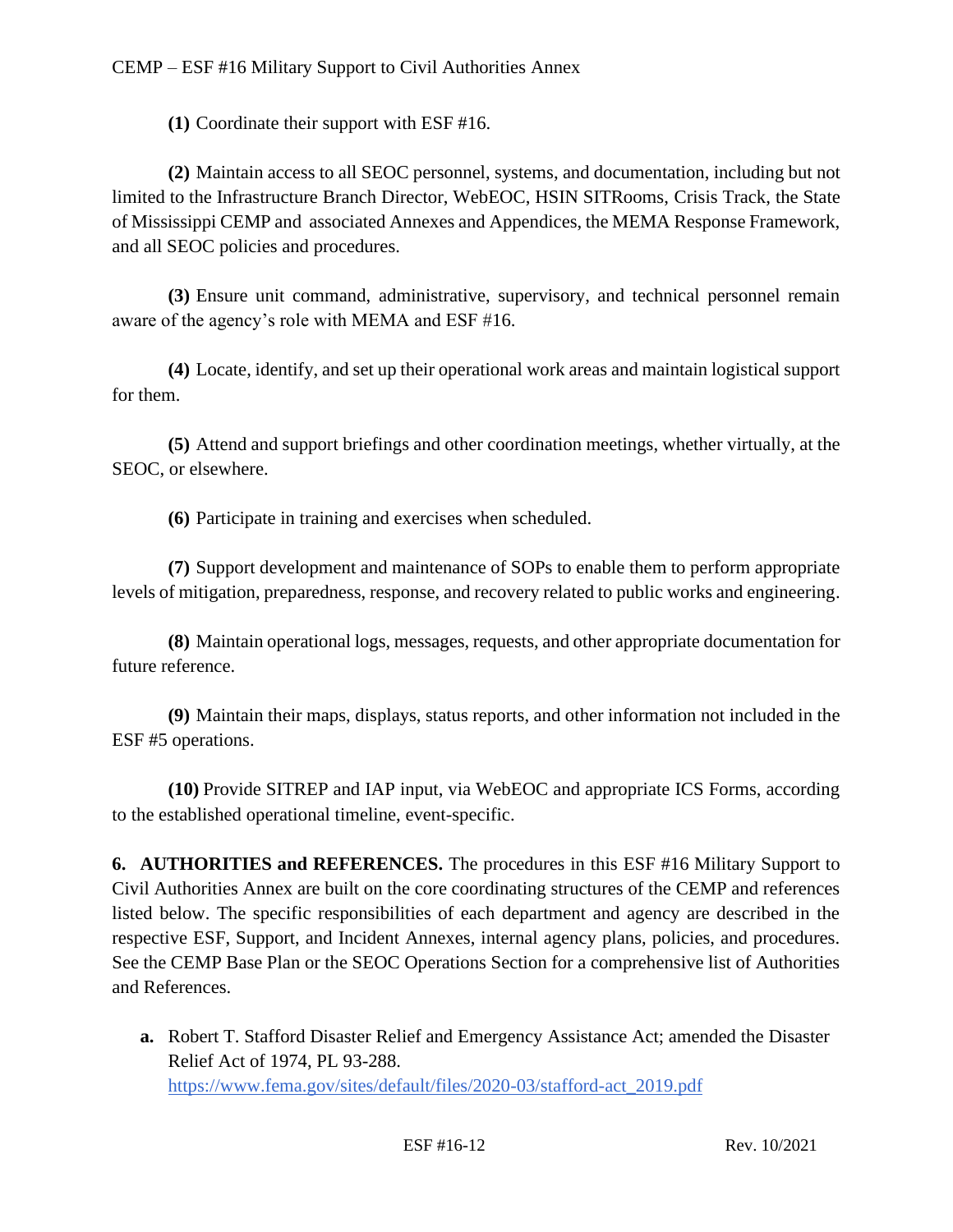- **b.** United States Code, Title 18, Section 1385 (Posse Comitatus Act) [https://www.govinfo.gov/app/details/USCODE-2011-title18/USCODE-2011-title18](https://www.govinfo.gov/app/details/USCODE-2011-title18/USCODE-2011-title18-%20%20%20partI-chap67-sec1385)  [partI-chap67-sec1385](https://www.govinfo.gov/app/details/USCODE-2011-title18/USCODE-2011-title18-%20%20%20partI-chap67-sec1385)
- **c.** Public Law 104-321, October 1996 (EMAC) [Public Law 104-321, October 1996](https://www.congress.gov/104/plaws/publ321/PLAW-104publ321.pdf)
- **d.** MS Code, Ann. § 33-15(1972): Mississippi Emergency Management Act of 1995, Title 33-15, et al. [Successor to Mississippi Emergency Management Law of 1980] [MS Code 33-15](https://law.justia.com/codes/mississippi/2010/title-33/15/)
- **e.** MS Code, Title 45, Chapter 18 Emergency Management Assistance Compact (EMAC) [Mississippi Code of 2018, Title 45, Chapter 18](https://law.justia.com/codes/mississippi/2018/title-45/chapter-18/)
- **f.** National Preparedness Goal, Second Edition, September 2015 <https://www.fema.gov/media-library/assets/documents/25959>
- **g.** National Incident Management System, Third Edition, October 2017 <https://www.fema.gov/media-library/assets/documents/148019>
- **h.** National Preparedness System <https://www.fema.gov/emergency-managers/national-preparedness/system>
- **i.** National Response Framework, Fourth Edition, October 2019 [https://www.fema.gov/sites/default/files/2020-04/NRF\\_FINALApproved\\_2011028.pdf](https://www.fema.gov/sites/default/files/2020-04/NRF_FINALApproved_2011028.pdf)
- **j.** National Disaster Recovery Framework, Second Edition, June 2016 [https://www.fema.gov/sites/default/files/2020-](https://www.fema.gov/sites/default/files/2020-06/national_disaster_recovery_framework_2nd.pdf) [06/national\\_disaster\\_recovery\\_framework\\_2nd.pdf](https://www.fema.gov/sites/default/files/2020-06/national_disaster_recovery_framework_2nd.pdf)
- **k.** FEMA National Incident Support Manual, Change 1, January 2013 [https://www.fema.gov/sites/default/files/2020-](https://www.fema.gov/sites/default/files/2020-04/FEMA_National_Incident_Support_Manual-change1.pdf) [04/FEMA\\_National\\_Incident\\_Support\\_Manual-change1.pdf](https://www.fema.gov/sites/default/files/2020-04/FEMA_National_Incident_Support_Manual-change1.pdf)
- **l.** FEMA Incident Action Planning Guide, July 2015 [https://www.fema.gov/sites/default/files/2020-](https://www.fema.gov/sites/default/files/2020-07/Incident_Action_Planning_Guide_Revision1_august2015.pdf) 07/Incident Action Planning Guide Revision1 august2015.pdf
- **m.** FEMA Developing and Maintaining Emergency Operations Plan, Comprehensive Preparedness Guide (CPG) 101, Version 3.0, September 2021